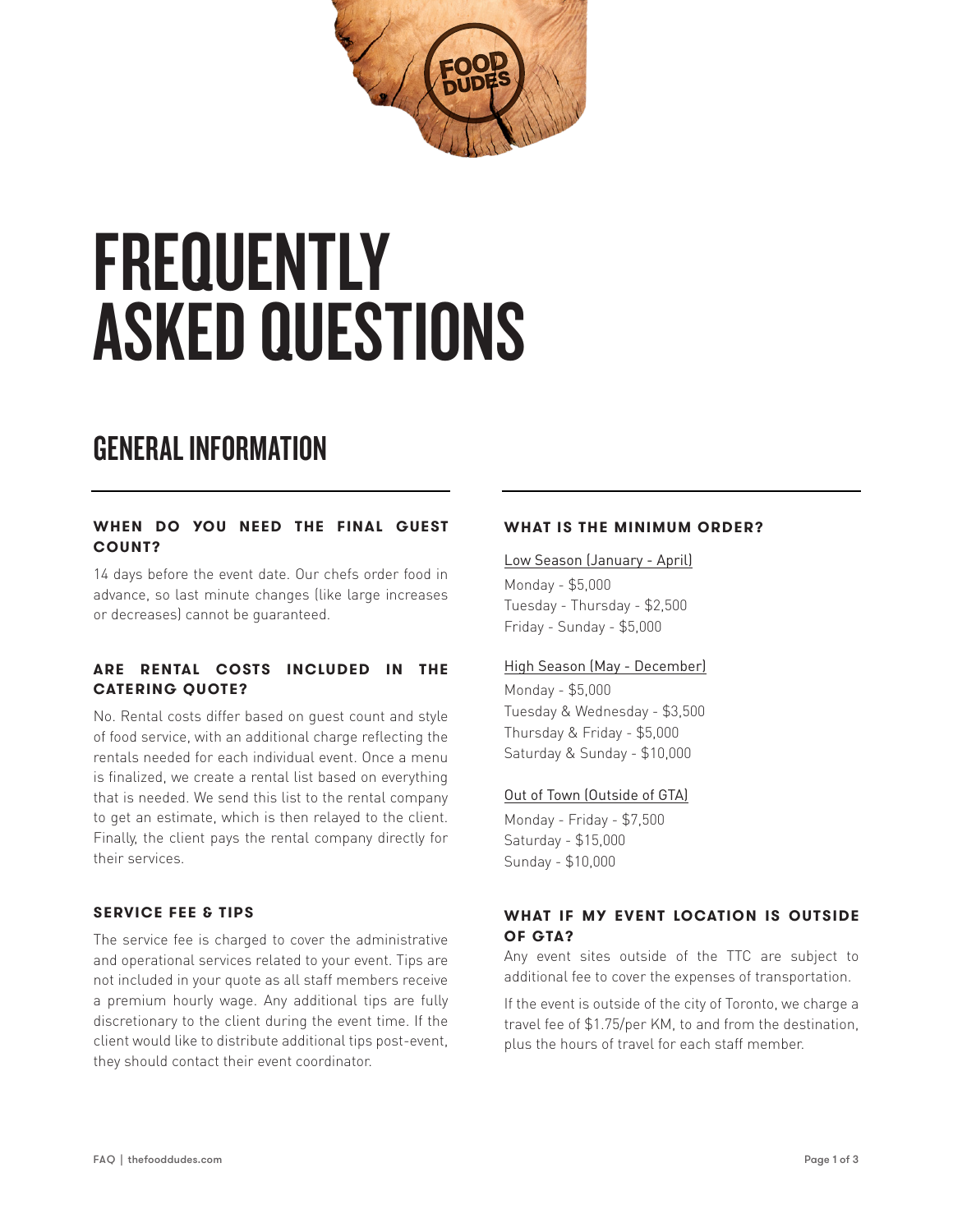

#### **HOW MANY APPETIZERS WILL EACH GUEST RECEIVE?**

We guarantee one of each appetizer per guest. Since some guests take more than one of certain items, we always bring extra food to ensure there is more than enough.

#### **HOW LONG DOES THE APPETIZER SERVICE LAST?**

Appetizer service lasts anywhere from 1 - 2 hours, depending on your guest count and the event timeline.

#### **VEGAN OPTIONS**

Vegan options will be provided complimentary for all food services to accommodate vegan guests at each event.

#### **DO YOU SERVE CONTINENTAL BREAKFAST/ BRUNCH?**

Yes. If the minimum order is met, we offer a variety of selections presented on our Brunch Menu.

#### **HOW DO YOU DEAL WITH FOOD ALLERGIES & RESTRICTIONS?**

Our food is made from scratch, so it's easy for us to accommodate allergies and food restrictions. So long as we are informed of the specifications in advance, we can always prepare dishes without certain ingredients or create a separate dish to accommodate the special needs of a particular guest.

#### **WHAT HAPPENS TO LEFTOVER FOOD?**

All food leftovers will be handled by the Executive Chef and strictly followed by food safety protocols. No leftovers can be guaranteed.

#### **ANNUAL MENU CHANGES**

Food Dudes Executive Chefs change the menus each year, based on seasonality, sustainability and food trends. Therefore, food tastings for weddings are recommended within the same year.

#### **WHEN DO I NEED TO SIGN THE CONTRACT?**

To save your date, it is recommended to sign the contract as soon as possible, since many dates book up quickly. Your event is not confirmed until a signed contract and deposit have been received.

#### **FORMS OF PAYMENT**

We require a 25% deposit upon signing of the contract. This can be paid via Cheque, Cash, E-Transfer, or Wire Transfer. The remainder of the payment is due 7 days before your event, and can be paid using the same methods. We do not accept Credit Cards. However, if it is the only option, an additional 1.5% Admin Fee will be applied on top of the final bill for Visa, or Master Card. Please note if you are using an AMEX the Admin Fee is  $4\%$ .

#### **CANCELLATION**

If the Event is cancelled by the client, three months (90 days) or more from the Event date, 100% of the deposit will be held by the caterer to be credited in favour of the client towards any future client event(s) that are held within twelve (12) months from the scheduled Event date, but thereafter will be forfeited in full.

If the Event is cancelled by the client for any reason, between 1 month (30 days) and 3 months (90 days) from the Event date, the deposit will be forfeited in full.

If the Event is cancelled by the client, within 2 weeks (14 days) to 1 month (30 days) of the Event date, the deposit will be forfeited in full and the client will be charged for 50% of their total quote.

If the Event is canceled within 2 weeks (14 days) of the Event date, the deposit will be forfeited in full and the client will be charged 100% of their total quote.

During the Covid-19 Pandemic special cancellation policies are in effect, please email

events@thefooddues.com with any questions.